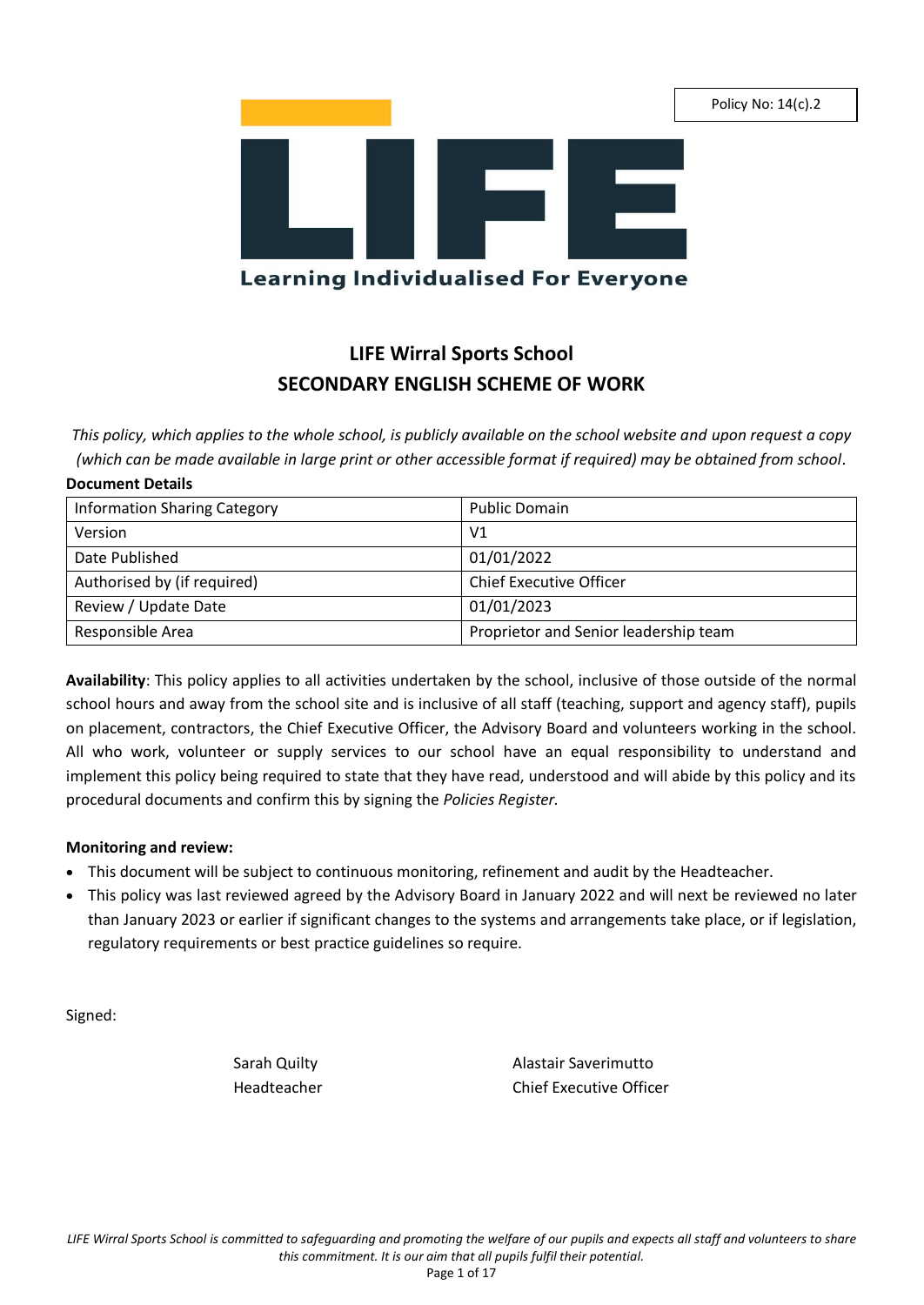### **Introduction**

Imagine a School which will ensure its pupils develop their skills in reading, writing, speaking, listening and spelling to a high standard. School pupils will be encouraged to explore and analyse a wide range of texts, with the aim of developing their individual tastes for different genres and textual styles and, in turn, fostering an enduring love of literature. By means of discussions, group work, drama and role-play, pupils will learn to express themselves in a confident, creative, imaginative and articulate manner to a variety of audiences. In their writing, pupils will develop their skills of sentence construction, story writing and recording of information, with regard to grammatical and structural conventions, at the same time developing a wide vocabulary and the ability to write for different purposes.

LIFE Wirral Sports School strives to ensure its pupils develop their skills in reading, writing, speaking, listening and spelling to a high standard. Pupils will be encouraged to explore and analyse a wide range of texts, with the aim of developing their individual tastes for different genres and textual styles and, in turn, fostering an enduring love of literature. By means of discussions, group work, drama and role-play, pupils will learn to express themselves in a confident, creative, imaginative and articulate manner to a variety of audiences. In their writing, pupils will develop their skills of sentence construction, story writing and recording of information, with regard to grammatical and structural conventions, at the same time developing a wide vocabulary and the ability to write for different purposes and audiences. English is crucial to students' learning in other subjects across the curriculum but also unique in the way it teaches students to become perceptive and critical readers of a wide range of different texts, from non-fiction and media texts to spoken language, plays, poetry and novels. The range of reading material utilised in English lessons means that students frequently encounter the fundamental values of Britishness that are enshrined in many texts from our literary heritage. In addition, reading texts from other cultures helps foster an attitude of mutual respect and tolerance for others, regardless of their beliefs or background. This is reflected in the range of texts, both fiction and non-fiction, which are available to borrow from our library. Enthusiasm is deepened through our celebration of world poetry book days. Visits and workshops by published authors also enhance our curriculum.

### **Aims and Objectives.**

The study of English develops students' abilities to listen, speak, read and write for a wide range of purposes, so using language to learn and communicate ideas, views and feelings. It enables students to express themselves creatively and imaginatively, as they become enthusiastic and critical readers of stories, poetry and drama, as well as non-fiction and media texts. Students gain an understanding of how language works by looking at its patterns, structures and origins. Students use their knowledge, skills and understanding in speaking and writing within a variety of contexts.

### **The Aims of English are:**

- to enable students to speak clearly and audibly in ways which take account of their listeners;
- to encourage students to listen with concentration in order to be able to identify the main points of what they have heard;
- to enable students to adapt their speech to a wide range of circumstances and demands;
- to develop students' abilities to reflect on their own and others' contributions and the language used;
- to enable students to evaluate their own and others' contributions within each English lesson, including through a range of drama activities;
- to develop confident, independent readers through an appropriate focus on word, sentence and text-level knowledge;
- to encourage students to become enthusiastic and reflective readers through contact with challenging and lengthy texts;
- to help students enjoy writing and recognize its value;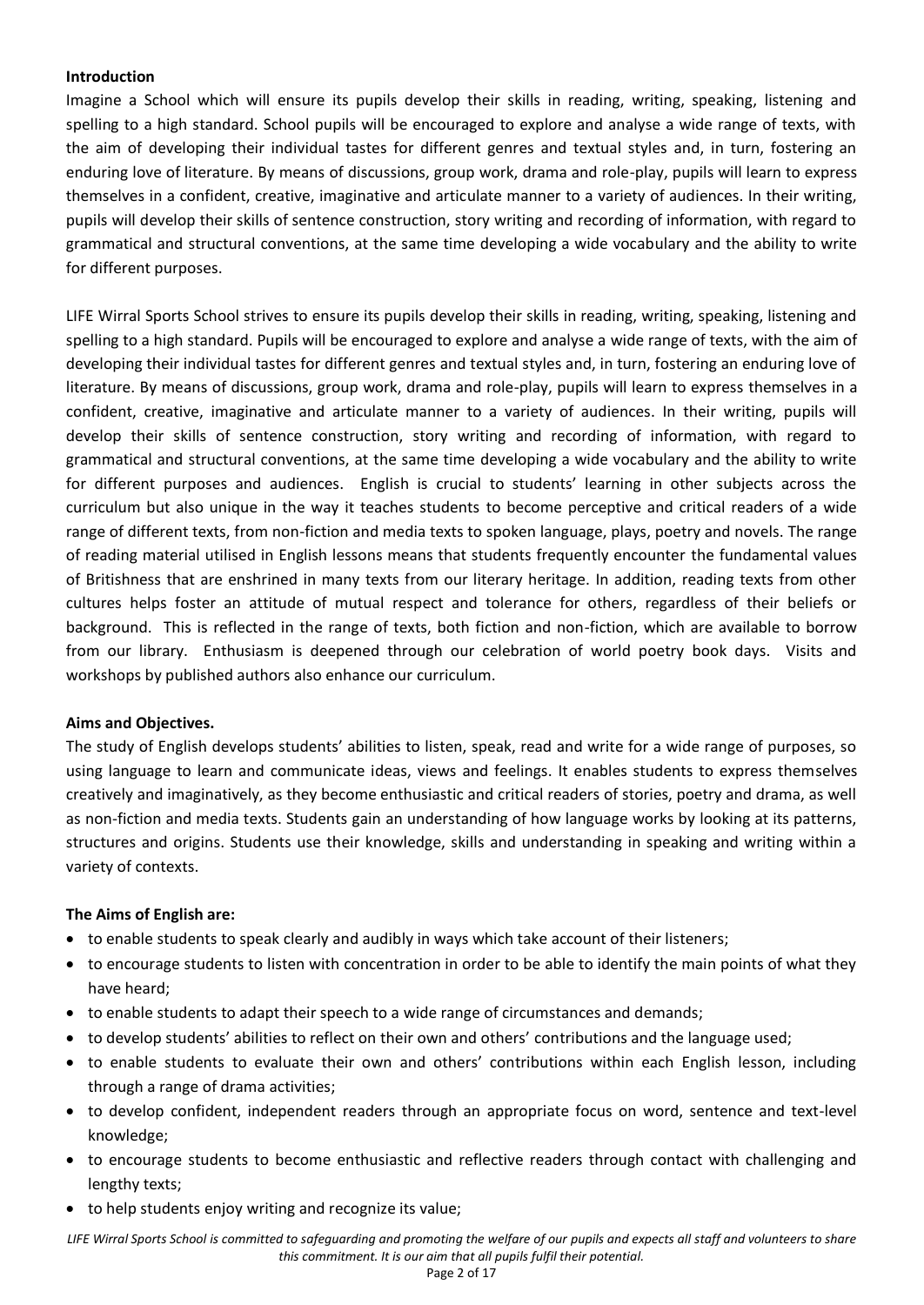- to enable students to write with accuracy and meaning in narrative and non-fiction;
- to increase the students' ability to use planning, drafting and editing to improve their work;
- to develop speaking, listening and word processing skills.

#### **Teaching and Learning Style**

**At** LIFE Wirral Sports School we use a variety of teaching and learning styles in English lessons, as recommended by the National Literacy Strategy and the Independent Curriculum. Our aim is to develop students' knowledge, skills, and understanding in English. We do this through a variety of teaching methods. Students have the opportunity to experience a wide range of texts and use a range of resources such as dictionaries and thesauruses to support their work. Students use ICT in English lessons where it enhances their learning. Wherever possible we encourage students to use and apply their learning in other areas of the curriculum, including career support.

There are students of differing ability at LIFE Wirral Sports School**.** We recognise this fact and provide suitable learning opportunities for all students by matching the challenge of the task to the ability of the child. We achieve this through a range of strategies, resources and support.

### **KS3**

At the heart of each unit at Key Stage Three are challenging and enjoyable texts that provide the inspiration for our assessment of the students' speaking and listening skills (within discussion, individual presentations and through role play) and their reading and writing skills. At Key Stage Three, students are able to build on the skills acquired at Key Stage Two and are taught to become perceptive, analytical readers, able to express their ideas in extended essays. Opportunities for revising and expanding on key areas of grammar and spelling are woven into the curriculum, alongside opportunities for the students to express themselves fluently and confidently and develop the ability to structure and craft their writing and verbal contributions to suit a range of different outcomes.

#### **KS4**

At Key Stage Four, students hone the skills in reading, writing and spoken language (speaking and listening) that they have acquired in previous key stages. We offer GCSE English Language and Literature via the EDUCAS specification. The GCSE courses assess students on their ability to write both accurately and creatively and respond appropriately to different tasks, purposes and audiences. Essay writing skills are further developed as students refine their expertise in analysis by responding to a plethora of different texts drawing on their knowledge of social and historical context in literature, and evaluating critically a range of texts from the  $19^{th}$ ,  $20^{th}$ and 21<sup>st</sup> Texts studied range from Shakespeare's plays to novels from the English literary heritage and from nonfiction texts to be found in print and online to the best contemporary writers. In addition to the set texts and writing styles that provide the focus for the course, students are encouraged to pursue wider reading that will support them in their studies.

#### **KS5**

We offer OCR A level English Language. This course allows students to develop their understanding of the English Language at all levels: Phonetics, phonology, and prosodics Lexis and semantics Grammar Pragmatics Discourse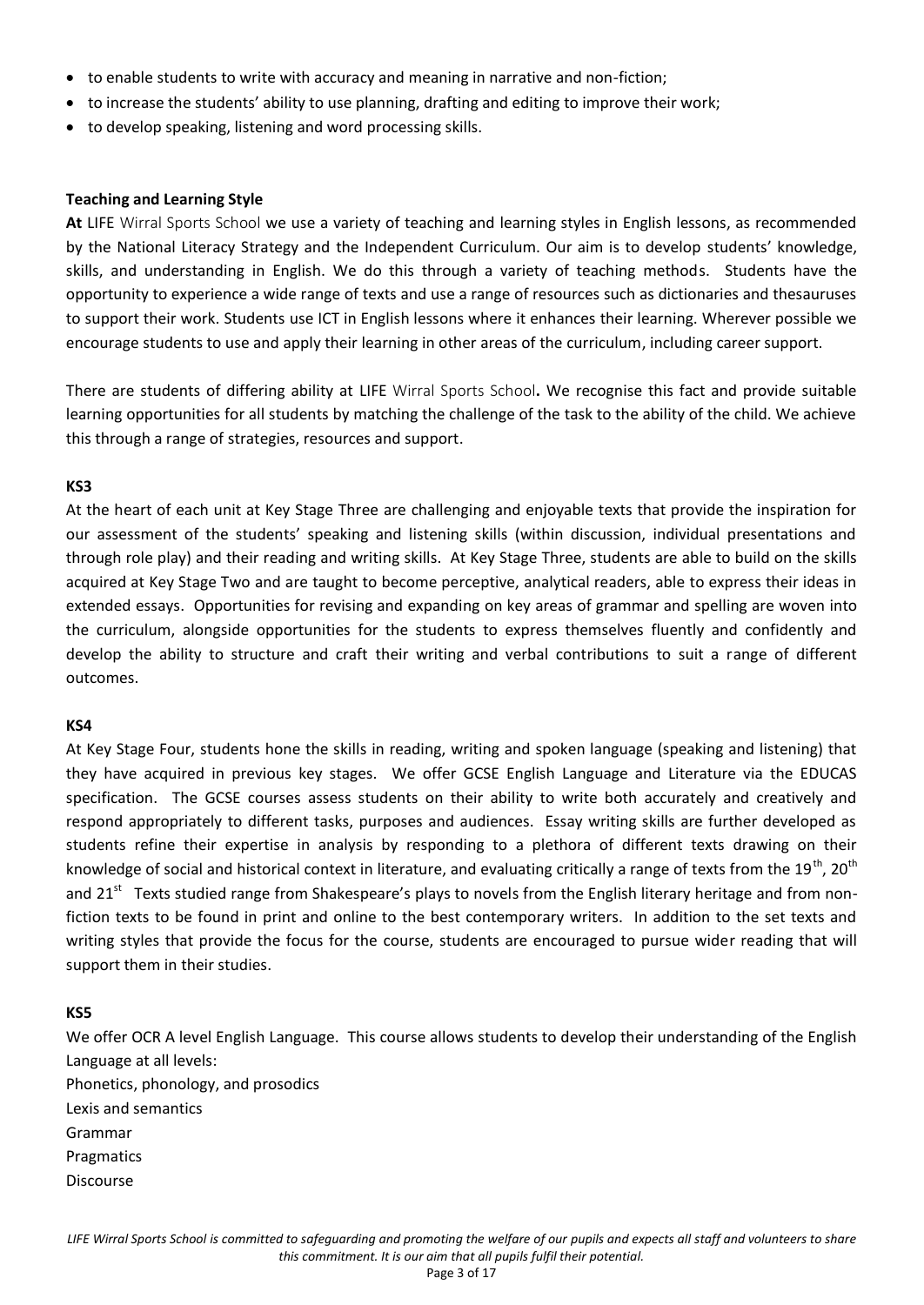### **Functional skills Level 2**

Level 2 is offered to enhance students' abilities to use English in a life related context. The course reading, writing and spoken assessments that allow students to go on and further their education at a higher level or in an apprenticeship.

### **English Curriculum Planning**

English is a core subject in the National Curriculum. We use the National Literacy Strategy as the basis for implementing the statutory requirements of the programme of study for English. We carry out the curriculum planning in English in three phases (long-term, medium-term and short-term). The National Literacy Strategy Framework for Teaching detail what we teach in the long-term. Our yearly teaching programme identifies the key objectives in literacy that we teach to each year.

Our medium-term plans, which we also base on the National Curriculum Framework, give details of the main teaching objectives for each term. These plans define what we teach and ensure an appropriate balance and distribution of work across each term. The English teacher is responsible for keeping and reviewing these plans.

Teachers complete a weekly (short-term) plan for the teaching of English. This lists the specific learning objectives for each lesson and gives details of how the lessons are to be taught. It also includes details of what each group of students will be learning. The teacher keeps these individual plans.

### **Contribution of English to Teaching in Other Curriculum Areas**

The skills that students develop in English are linked to, and applied in, every subject of our curriculum. The students' skills in reading, writing, speaking and listening enable them to communicate and express themselves in all areas of their work in college.

### **Mathematics**

English contributes significantly to the teaching of Mathematics at LIFE Wirral Sports School. Students in Key Stage

3 are encouraged to read and interpret problems in order to identify the Mathematics involved. They evaluate, explain and present their work to others during plenary sessions and they communicate mathematically through the developing use of precise mathematical language.

### **Information and Communication Technology (ICT)**

The use of ICT enables students to use and apply their developing skills in English in a variety of ways. Younger students use ICT as a source of information and as a way of enabling them to present their completed work effectively. Older students use the Internet when searching for information about a different part of the world, or when using desktop publishing to design a class newspaper. Students use the planning and proofing tools in a word processor when checking their draft work. We encourage all students to use ICT as a resource for learning, whenever they feel it is appropriate.

### **Personal, Social and Health Education (PSHCE) and Citizenship**

English contributes to the teaching of Personal, Social and Health Education and Citizenship. We encourage younger students to take part in class and group discussions on topical issues. In their science work, they talk about things that improve their health and about rules for keeping them safe around the college. Older students research and debate topical problems and events. The students discuss lifestyle choices and meet and talk with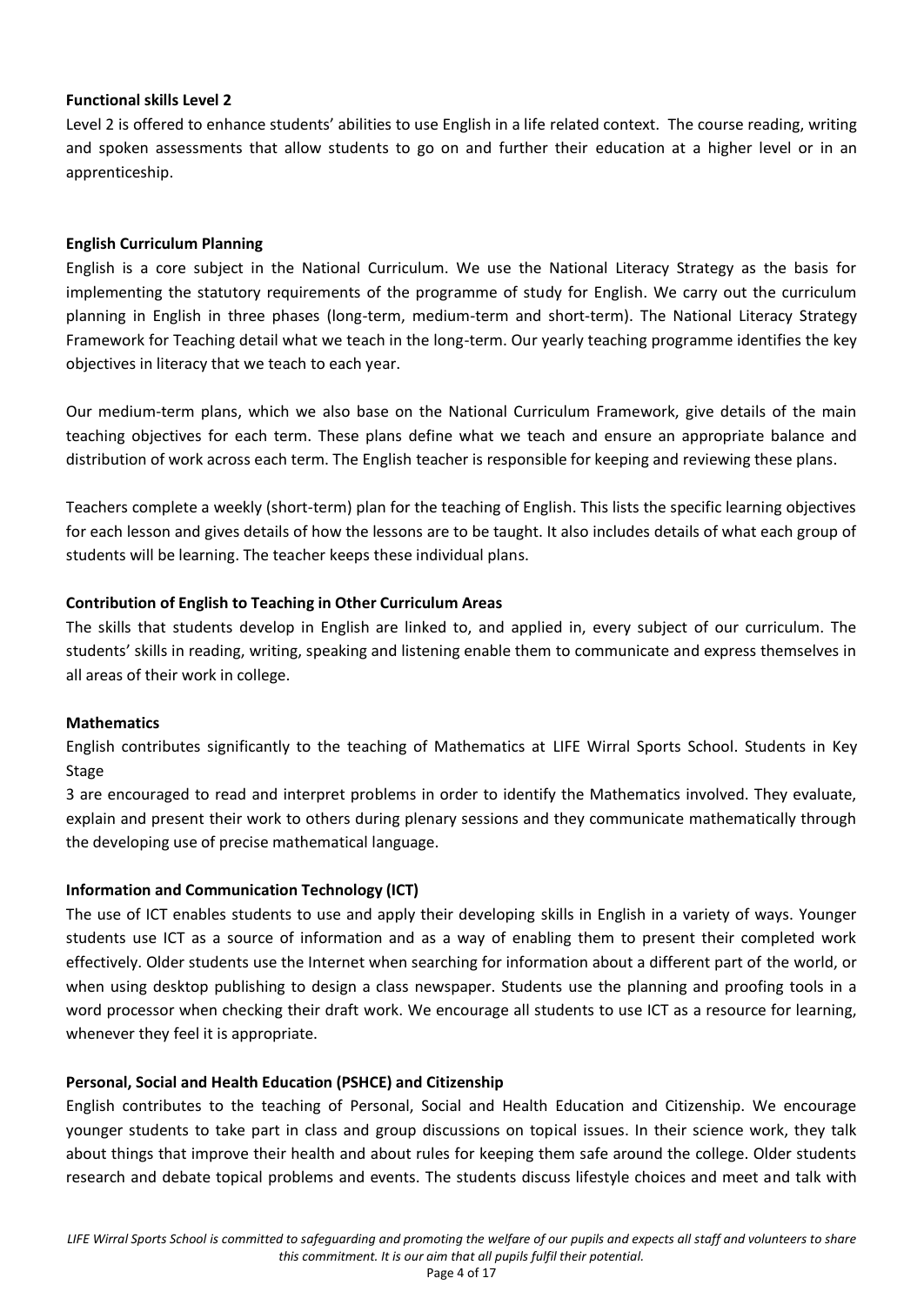visitors who work within the school community. Planned activities within the classroom encourage students to work together and respect each other's views.

Students will develop the ability to read and analyse texts objectively; the ability to express their own opinions, and those of others, with confidence and in the appropriate style; the ability to write in different styles for different audiences and, hopefully, a lifelong interest in (and a love of) reading, writing, speaking and listening.

## **SMSC**

Through our aim to celebrate each individual at LIFE Wirral Sports School, the English Department is driven to educate students to develop traits, which contribute and compliment the wider community. The teaching of English develops skills through which our students can give critical responses to the moral questions they meet in their work. We as teachers strive to develop students who are curious and determined with a want to work independently whilst living our four key values of respect, courage, excellence and perseverance. Through the study of English, we hope to make our students aware of the importance of our values so that they can identify with and develop a proud Britain. Their understanding and appreciation of a range of texts brings them into contact with their own literary heritage and texts from other cultures. The organisation of lessons allows students to work together and gives them the chance to discuss their ideas and results. A focus on British values alongside the values of LIFE Wirral Sports School will provide opportunities to develop British Values through our excellent English lessons.

### **Teaching English to Students with Special Educational Needs**

At **LIFE** Wirral Sports School we teach English to all students, whatever their ability. English forms part of the school curriculum policy to provide a broad and balanced education to all students. Through our English teaching we provide learning opportunities that enable all pupils to make progress. We do this by setting suitable learning challenges and responding to each child's different needs. Assessment against the Independent National Curriculum allows us to consider each child's attainment and progress against expected levels.

When progress falls significantly outside the expected range, the child may have special educational needs. Our assessment process looks at a range of factors – classroom organisation, teaching materials, teaching style, differentiation – so that we can take some additional or different action to enable the child to learn more effectively. This ensures that our teaching is matched to the child's needs.

Intervention through the graduated approach will lead to the creation of an Individual Plan (ISP) for students with special educational needs. The ISP may include, as appropriate, specific targets relating to English.

To make English lessons inclusive, teachers need to anticipate what barriers to taking part and learning particular activities, lessons or a series of lessons may pose for pupils with particular SEN and/or disabilities. So, in their planning, they consider ways of minimising or reducing those barriers so that all pupils can fully take part and learn.

We enable pupils to have access to the full range of activities involved in learning English. Where students are to participate in activities outside the classroom, for example, a theatre trip, we carry out a risk assessment prior to the activity, to ensure that the activity is safe and appropriate for all pupils. Teachers provide help with communication and literacy through:

- using texts that students can read and understand;
- using visual and written materials in different formats;
- using ICT, other technological aids;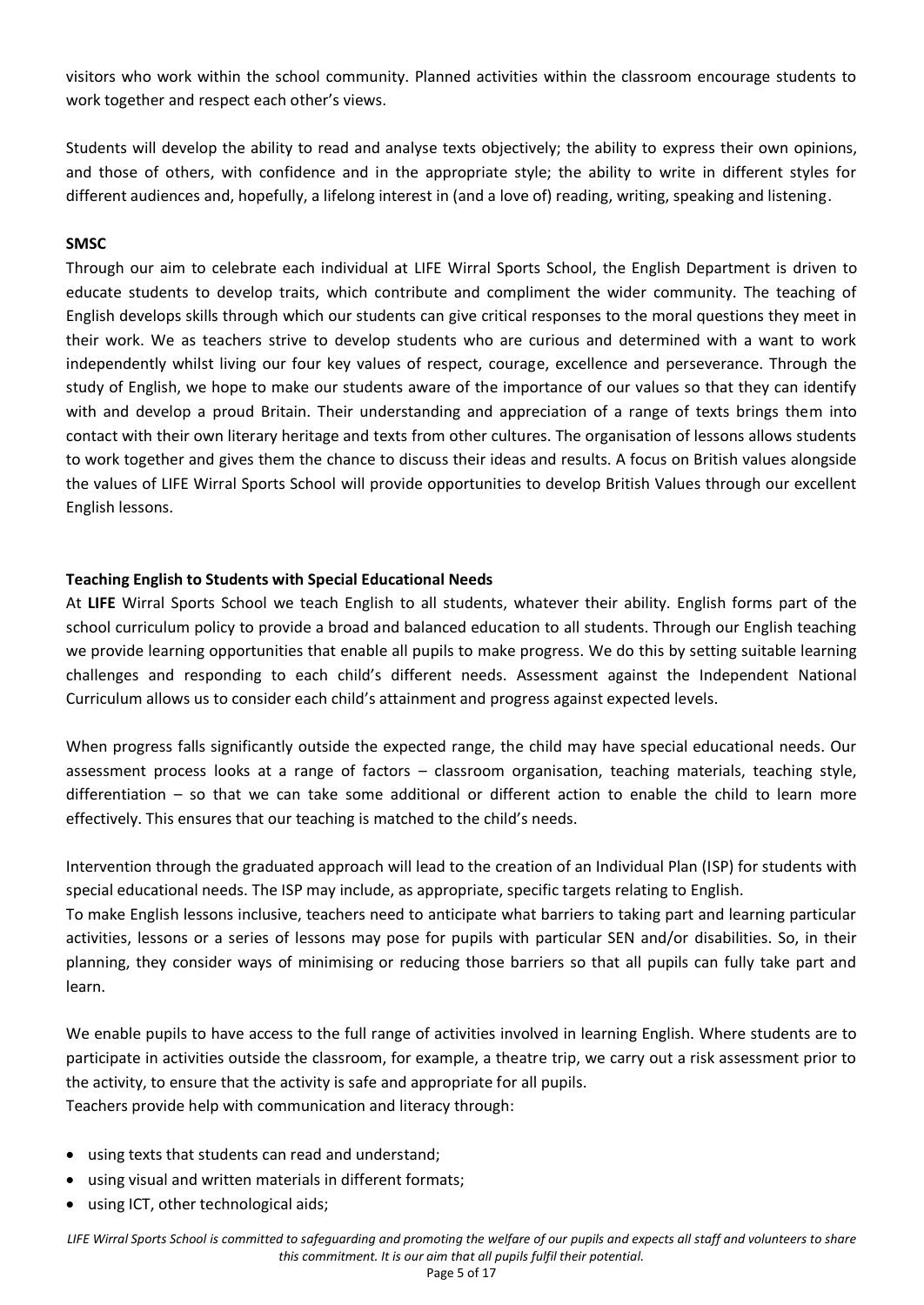- using dictation software application on iPads;
- using alternative communication, such as signs and symbols;

### **Assessment and Recording**

Teachers assess students' work in English in three phases. The short-term assessments that teachers include as part of every lesson help teachers to adjust their daily plans. Teachers match these short-term assessments closely to the teaching objectives. They use medium-term assessments to measure progress against the key objectives, and to help them plan for the next unit of work. They use a record of the key objectives as the recording format for this. Teachers make long-term assessments towards the end of the school year, and they use these to assess progress against school and national targets.

With the help of these long-term assessments, teachers are able to set targets for the next school year and summarise the progress of each child before discussing it with the child's parents. The next teacher also uses these long-term assessments as the basis for planning work for the new college year. These long-term assessments are made using end-of-year assessments and teacher assessments. When assessing pupils, teachers need to plan carefully to give pupils with SEN and/or disabilities every opportunity to demonstrate what they know and are able to do, using alternative means where necessary. For example: where pupils use alternative communication systems, judgements should be made against the level descriptions for speaking and listening. It will be necessary to note any demands that are not met, such as the awareness and use of standard English.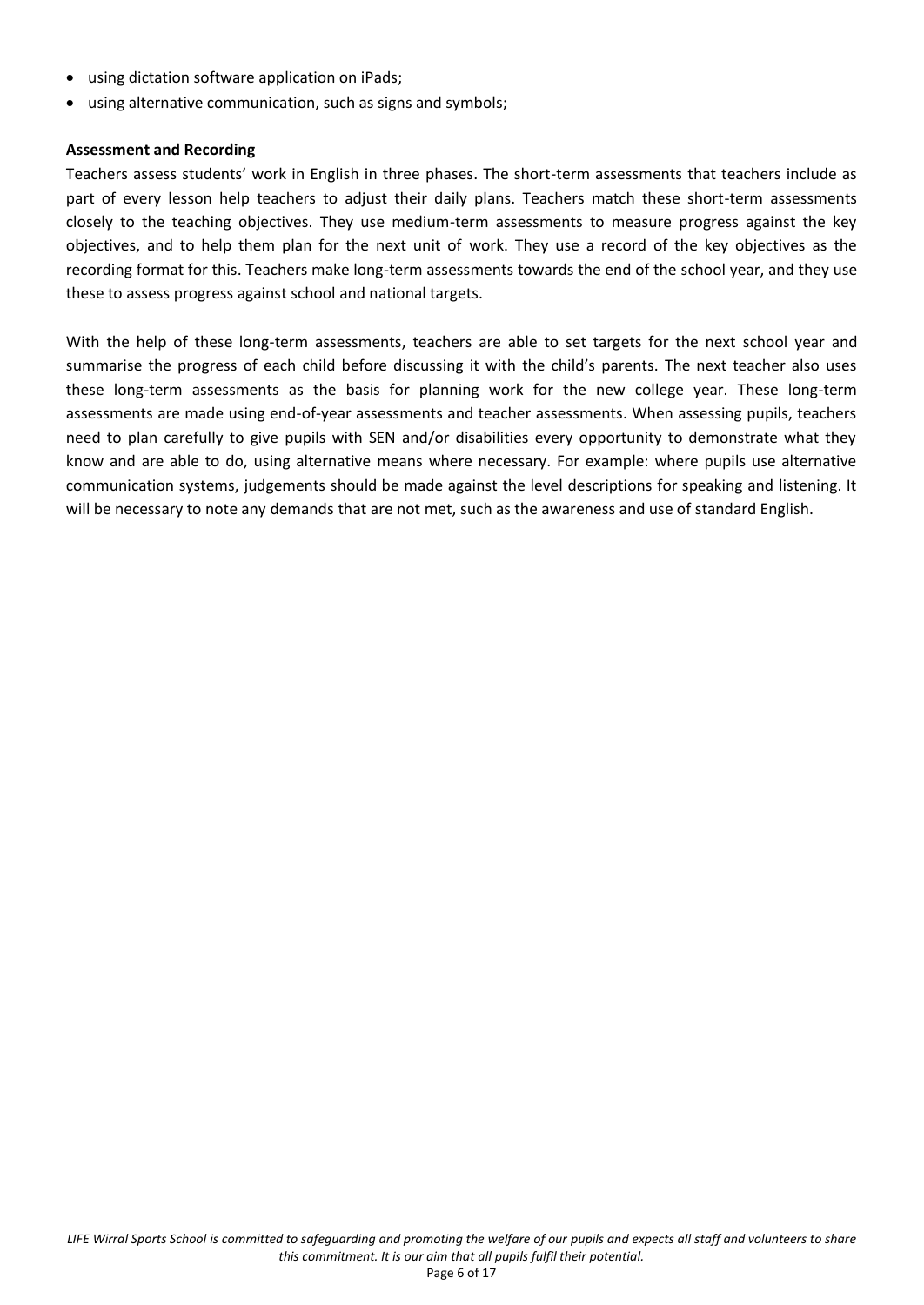The Secondary English Scheme of Work provides an overview of the progressive, skills-based learning covered over years 7-11. It should be noted that a pupil may join the school at any point in the school year. As each child comes to our school with a variety of prior learning and attainment levels, a baseline assessment will identify gaps and inform the School on the degree of differentiation and personalisation. For example, if a pupil needs to develop early or basic skills before they can progress onto more advanced concepts and skills, this will take priority.

|                                                                                                                                                                                                                                                                                                                               | $\mathbf{1}$ | Contextual knowledge                                                                                                                                                                                                                                                      |                                                                                                                                                                                                                                         |
|-------------------------------------------------------------------------------------------------------------------------------------------------------------------------------------------------------------------------------------------------------------------------------------------------------------------------------|--------------|---------------------------------------------------------------------------------------------------------------------------------------------------------------------------------------------------------------------------------------------------------------------------|-----------------------------------------------------------------------------------------------------------------------------------------------------------------------------------------------------------------------------------------|
| Key Concepts integrated<br>intoEnglish the                                                                                                                                                                                                                                                                                    |              |                                                                                                                                                                                                                                                                           | Demonstrate understanding of the literacy,<br>biographical contexts to texts                                                                                                                                                            |
| Curriculum and other<br>subject areas                                                                                                                                                                                                                                                                                         |              | <b>Reading Comprehension</b>                                                                                                                                                                                                                                              | Use textual evidence with increasing skill showing secure knowledge of the text                                                                                                                                                         |
|                                                                                                                                                                                                                                                                                                                               | 3            | <b>Analysing and Evaluating</b>                                                                                                                                                                                                                                           | Analyse writers' use of language, evaluating t<br>variety of methods                                                                                                                                                                    |
|                                                                                                                                                                                                                                                                                                                               | 4            | Structure and coherence                                                                                                                                                                                                                                                   | Use paragraph to structure ideas clearly;<br>markers to create cohesive texts                                                                                                                                                           |
|                                                                                                                                                                                                                                                                                                                               | 5            | <b>Crafting Language</b>                                                                                                                                                                                                                                                  | Consciously craft language for effect, provi<br>and interest through a range of<br>methods                                                                                                                                              |
|                                                                                                                                                                                                                                                                                                                               | 6            | Punctuation and grammar                                                                                                                                                                                                                                                   | Write accurately; demonstrate a secure une<br>grammar                                                                                                                                                                                   |
|                                                                                                                                                                                                                                                                                                                               |              | <b>Spelling</b>                                                                                                                                                                                                                                                           | Spell words accurately (Assessed regularly tl<br>focus)                                                                                                                                                                                 |
|                                                                                                                                                                                                                                                                                                                               |              |                                                                                                                                                                                                                                                                           |                                                                                                                                                                                                                                         |
|                                                                                                                                                                                                                                                                                                                               |              |                                                                                                                                                                                                                                                                           |                                                                                                                                                                                                                                         |
|                                                                                                                                                                                                                                                                                                                               |              |                                                                                                                                                                                                                                                                           |                                                                                                                                                                                                                                         |
|                                                                                                                                                                                                                                                                                                                               |              |                                                                                                                                                                                                                                                                           |                                                                                                                                                                                                                                         |
|                                                                                                                                                                                                                                                                                                                               |              |                                                                                                                                                                                                                                                                           |                                                                                                                                                                                                                                         |
|                                                                                                                                                                                                                                                                                                                               |              |                                                                                                                                                                                                                                                                           |                                                                                                                                                                                                                                         |
| Year <sub>7</sub>                                                                                                                                                                                                                                                                                                             |              | Year <sub>8</sub>                                                                                                                                                                                                                                                         | Year 9                                                                                                                                                                                                                                  |
| The purpose of the Year 7 curriculum is to provide students<br>with a range of reading and writing skills taught through a<br>range of engaging and challenging classic and 20th century<br>texts. For reading: focus on inference, embedding and<br>analysing quotations, For writing, the focus is layout and<br>structure. |              | The purpose of the Year 8 curriculum is to<br>begin the exploration of political and social<br>issues within their writing. Through the<br>study of dystopian fiction, they begin to<br>hone their analytical skills focussing on the<br>writer's message and intentions. | The purpose of the Year 9<br>curriculum is to further explore<br>student's own narrative voice<br>through the study of political and<br>social issues. In terms of reading,<br>students are encouraged to evaluate<br>texts critically. |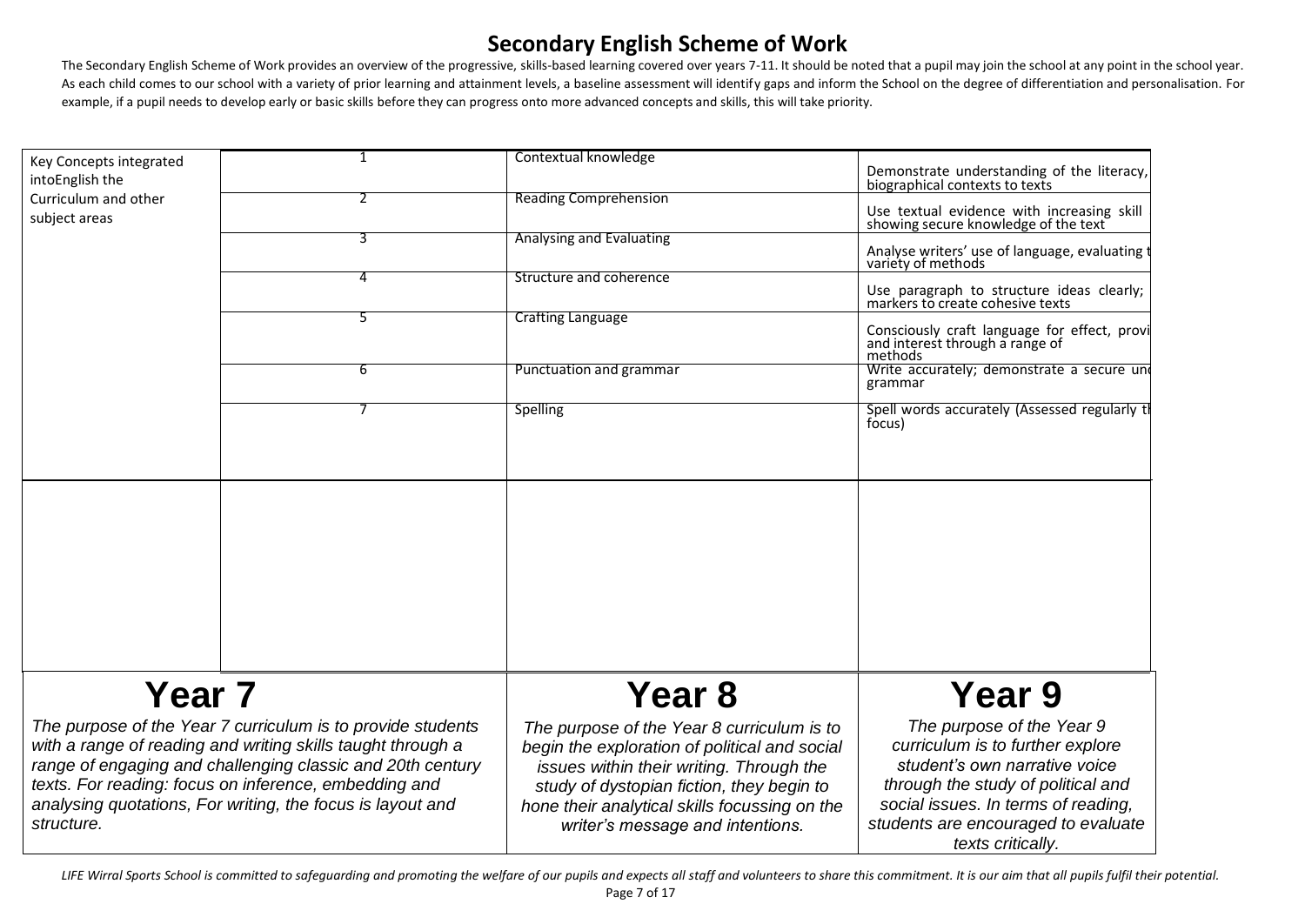The Secondary English Scheme of Work provides an overview of the progressive, skills-based learning covered over years 7-11. It should be noted that a pupil may join the school at any point in the school year. As each child comes to our school with a variety of prior learning and attainment levels, a baseline assessment will identify gaps and inform the School on the degree of differentiation and personalisation. For example, if a pupil needs to develop early or basic skills before they can progress onto more advanced concepts and skills, this will take priority.

| <b>TERM</b>    | <b>Topic: Greek Myths- Bridging</b>                                                                       | <b>Topic: Nifty Narratives</b>                         | <b>Topic: Influential</b>                             |
|----------------|-----------------------------------------------------------------------------------------------------------|--------------------------------------------------------|-------------------------------------------------------|
|                | the Gap                                                                                                   | <b>Focus:</b> Analysis of structure and                | <b>Figures (Black History</b>                         |
|                | <b>FOCUS:</b> Addressing probable gaps from KS2/3                                                         | characterisation from across the                       | Month)                                                |
|                | with a particular focus on core reading and writing<br>skills that were missed in term 2 and 3 at primary | literary heritage, and narrative                       | <b>Focus: Analysis and</b>                            |
|                | school. Analysis of extracts across the adventure                                                         | writing from different perspectives.                   | comparison of how                                     |
| $\overline{7}$ | writing genre from the literary heritage with a<br>particular focus on decoding difficult or unfamiliar   | Reading skills: SR, INF, EQ, S                         | marginalised voices have                              |
| weeks          | words.                                                                                                    | <b>Challenge: EV (Assessment 1)</b>                    | been represented by both<br>themselves and the media. |
|                |                                                                                                           | Narrative Writing Skills: G, C,                        | Writing using a range of                              |
|                | Reading Skills: I, EQ, AQ, CO                                                                             | EE, S, AV Challenge: ENG                               | rhetorical devices.                                   |
|                | (Assessment 1)<br>Writing Skills: SPAG, SS, AV, DT                                                        | (Assessment 2)                                         |                                                       |
|                | (Assessment 2)                                                                                            |                                                        | Reading Skills: CO, EV,                               |
|                |                                                                                                           |                                                        | <b>WT, WM Challenge: SY</b>                           |
|                |                                                                                                           |                                                        | (Assessment 1)<br><b>Writing Skills: Speeches</b>     |
|                |                                                                                                           |                                                        | and Advertisements-AP,                                |
|                |                                                                                                           |                                                        | WT, WM, L Challenge: ENG                              |
|                |                                                                                                           |                                                        | (Assessment 2)                                        |
|                | <b>Topic: Myths and Legends-from</b>                                                                      | <b>Topic: Dystopian Fiction</b>                        | <b>Topic: Non-fiction</b>                             |
|                | the ancient Greeks to the present                                                                         | <b>Focus: Conventions of the</b>                       | (Journalism)                                          |
|                | day                                                                                                       | dystopian genre, exploration of                        | <b>Focus:</b> Writing a range of                      |
|                | <b>Focus:</b> Inference of key information                                                                | inequality and writing using<br>persuasive techniques. | text types for different                              |
|                | from the text, introduction to<br>embedding and analysing quotations                                      |                                                        | purposes and audiences.<br>Comparing and evaluating   |
|                | independently. Ability to summarise                                                                       | <b>Reading Skills: AQ, EQ, G</b>                       | non-fiction from different                            |
|                | plot.                                                                                                     | <b>Challenge: CT (Assessment 1)</b>                    | eras.                                                 |
|                |                                                                                                           | <b>Writing skills: Letter and Speech</b>               |                                                       |
|                | <b>Reading Skills: INF, KW, SUM, SR</b>                                                                   | writing- L, F, A, P, WT Challenge:                     | <b>Reading Skills: EV, CO,</b>                        |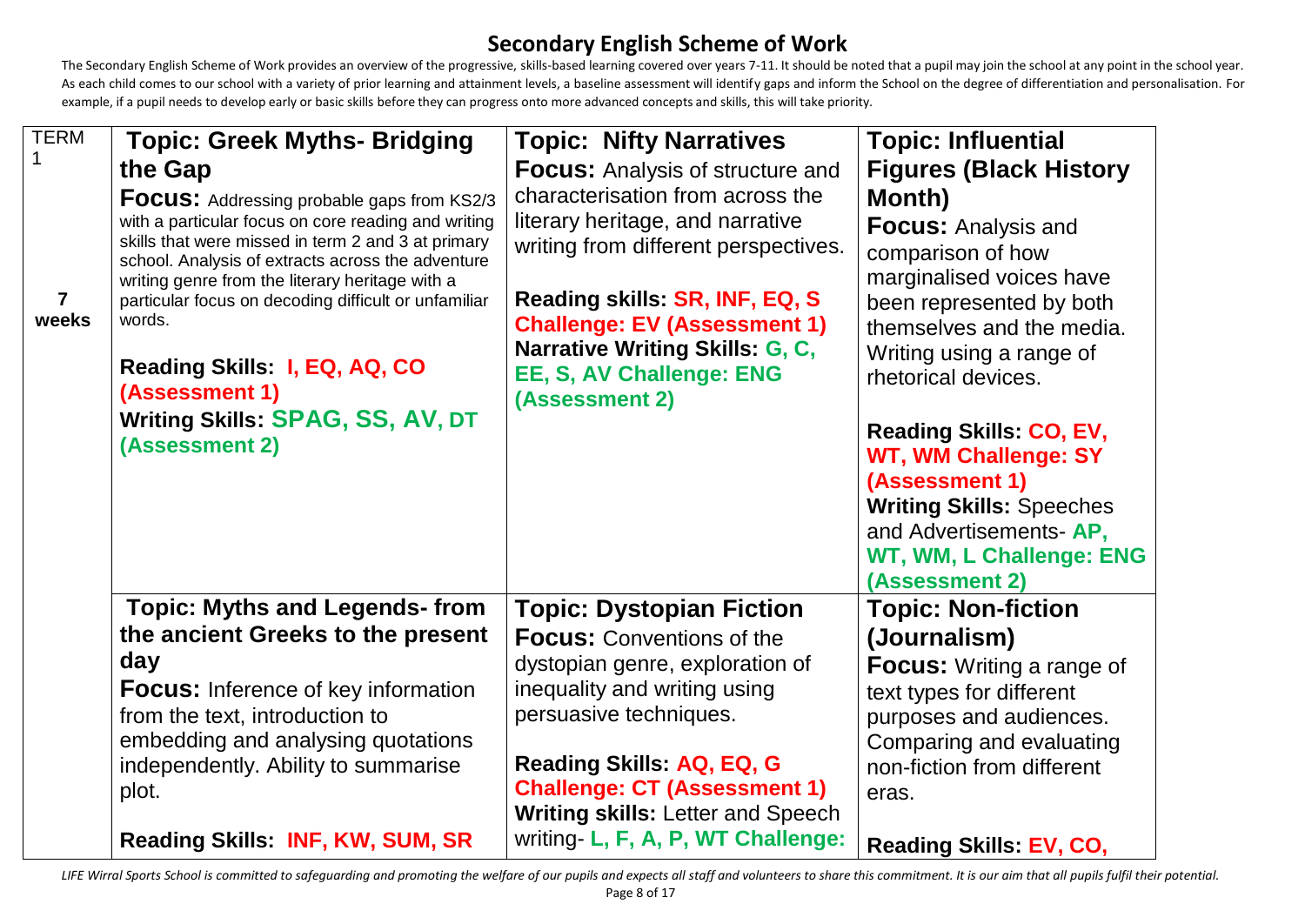The Secondary English Scheme of Work provides an overview of the progressive, skills-based learning covered over years 7-11. It should be noted that a pupil may join the school at any point in the school year. As each child comes to our school with a variety of prior learning and attainment levels, a baseline assessment will identify gaps and inform the School on the degree of differentiation and personalisation. For example, if a pupil needs to develop early or basic skills before they can progress onto more advanced concepts and skills, this will take priority.

|                 | (Assessment 1)<br>I, EQ, AQ, Challenge: Z (Assessment<br>2)                                                                                                                                                                    | Li (Assessment 2)                                                                                                                                                                          | WT, JO Challenge: AC<br>(Assessment 1)<br><b>Writing: Articles and reports</b><br>-AV, F, S, TO Challenge: LI<br>(Assessment 2)                                                                                                                               |
|-----------------|--------------------------------------------------------------------------------------------------------------------------------------------------------------------------------------------------------------------------------|--------------------------------------------------------------------------------------------------------------------------------------------------------------------------------------------|---------------------------------------------------------------------------------------------------------------------------------------------------------------------------------------------------------------------------------------------------------------|
| Term 1<br>foci. | <b>NC focus: Writing for purpose and</b><br>audience, seminal world literature<br><b>SPAG focus: Paragraphs, Prefixes</b><br>and suffixes, full stops and capital<br><b>letters</b><br><b>Cultural Capital focus: Morality</b> | <b>NC focus: Literary Heritage and</b><br>twentieth century fiction<br><b>SPAG focus: Direct and Indirect</b><br>speech, Homophones<br><b>Cultural Capital focus: Power</b><br>and Freedom | <b>NC focus: Writing for</b><br>purpose and audience,<br>non-fiction<br><b>SPAG focus: Colons and</b><br><b>Semicolons, complex word</b><br>class<br>(Pronoun/determiner/prep<br>ositions/conjunctions)<br><b>Cultural Capital focus:</b><br><b>Injustice</b> |
|                 | <b>Topic: Transactional Writing</b>                                                                                                                                                                                            | <b>Topic: Romeo and Juliet</b>                                                                                                                                                             | <b>Topic: Soliloquies and</b>                                                                                                                                                                                                                                 |
| $6\phantom{1}6$ | <b>Focus:</b>                                                                                                                                                                                                                  | <b>Focus:</b>                                                                                                                                                                              | <b>Sonnets</b>                                                                                                                                                                                                                                                |
| weeks           | Writing for different purposes and<br>audiences, creation of own examples<br>of different transactional texts.                                                                                                                 | Context of Elizabethan society,<br>conventions of tragedy, contrast<br>between characters such as<br>Romeo and Tybalt, exploration of                                                      | <b>Focus:</b> Analysing writer's<br>ideas and intentions,<br>exploring the connotation of<br>key words/phrases in poetry                                                                                                                                      |
|                 | <b>Writing Skills:</b>                                                                                                                                                                                                         | themes of violence and                                                                                                                                                                     | and the effect of structural                                                                                                                                                                                                                                  |
|                 | Informal and formal letter writing-<br>L, F, PU, CP (Assessment 1)                                                                                                                                                             | relationships.                                                                                                                                                                             | features. Creation of poetry<br>in the style of others.                                                                                                                                                                                                       |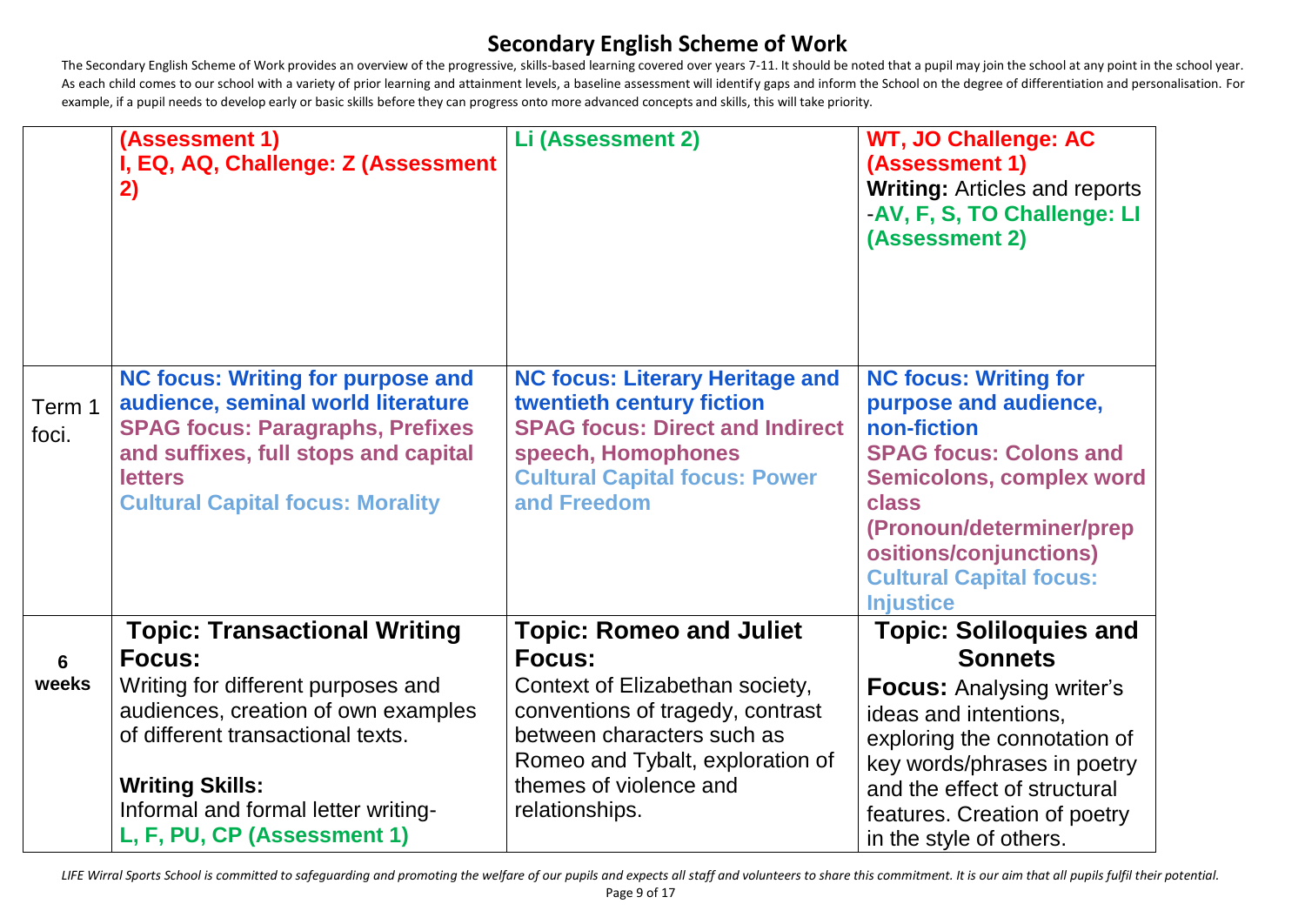The Secondary English Scheme of Work provides an overview of the progressive, skills-based learning covered over years 7-11. It should be noted that a pupil may join the school at any point in the school year. As each child comes to our school with a variety of prior learning and attainment levels, a baseline assessment will identify gaps and inform the School on the degree of differentiation and personalisation. For example, if a pupil needs to develop early or basic skills before they can progress onto more advanced concepts and skills, this will take priority.

| $6\phantom{1}6$<br>weeks | Speech writing- II, C, FS, A - AP<br><b>Challenge: AV (Assessment 2)</b>                                                              | Reading Skills: CON, Z, INF, CT<br><b>Challenge: S (Assessment 1)</b><br>WM, WT, EX, JO Challenge: SY<br>(Assessment 2)                                   | <b>Reading Analysis: EX, WM,</b><br><b>CT, S Challenge: CO</b><br>(Assessment 1)<br><b>Writing Skills: Creative</b><br>focus AV, WT, G, S<br><b>Challenge: CR</b><br>(Assessment 2)<br>NB: This scheme has been<br>adapted to include a wider<br>range of poetry forms and<br>structures for the start of<br>Term 2 due to online<br>learning and copyright<br>issues. |
|--------------------------|---------------------------------------------------------------------------------------------------------------------------------------|-----------------------------------------------------------------------------------------------------------------------------------------------------------|------------------------------------------------------------------------------------------------------------------------------------------------------------------------------------------------------------------------------------------------------------------------------------------------------------------------------------------------------------------------|
|                          | <b>Topic: The Tempest</b>                                                                                                             | <b>Topic: Romeo and Juliet</b>                                                                                                                            | <b>Topic: Noughts and</b>                                                                                                                                                                                                                                                                                                                                              |
|                          | <b>Focus: Context of Elizabethan</b><br>society, analysis of mood and<br>atmosphere, explore conventions of<br>travel writing.        | <b>Focus:</b> Using a range of<br>linguistic devices to structure<br>narratives, focus on effective<br>endings. Creating a believable<br>narrative voice. | <b>Crosses (Separate HA and</b><br><b>LA schemes)</b><br><b>Focus: Context (How</b><br>Blackman has subverted<br>history and used allusion),                                                                                                                                                                                                                           |
|                          | Reading Skills: CF, DM, MA, WM,<br><b>CON Challenge: SY (Assessment 1)</b><br>Writing Skills: Articles - P, A, L, F<br>(Assessment 2) | <b>Narrative Writing:</b><br><b>EO, NH, SET Challenge: S/T</b><br>(Assessment 1)<br>PL, NV, S, SS Challenge: C<br>(Assessment 2)                          | use of dual narrative, writer's<br>message through violent<br>tone and theme of<br>segregation.                                                                                                                                                                                                                                                                        |
|                          |                                                                                                                                       |                                                                                                                                                           | <b>Reading Skills: CON, INF,</b><br><b>WT, ER Challenge: EX</b><br>(Assessment 1)                                                                                                                                                                                                                                                                                      |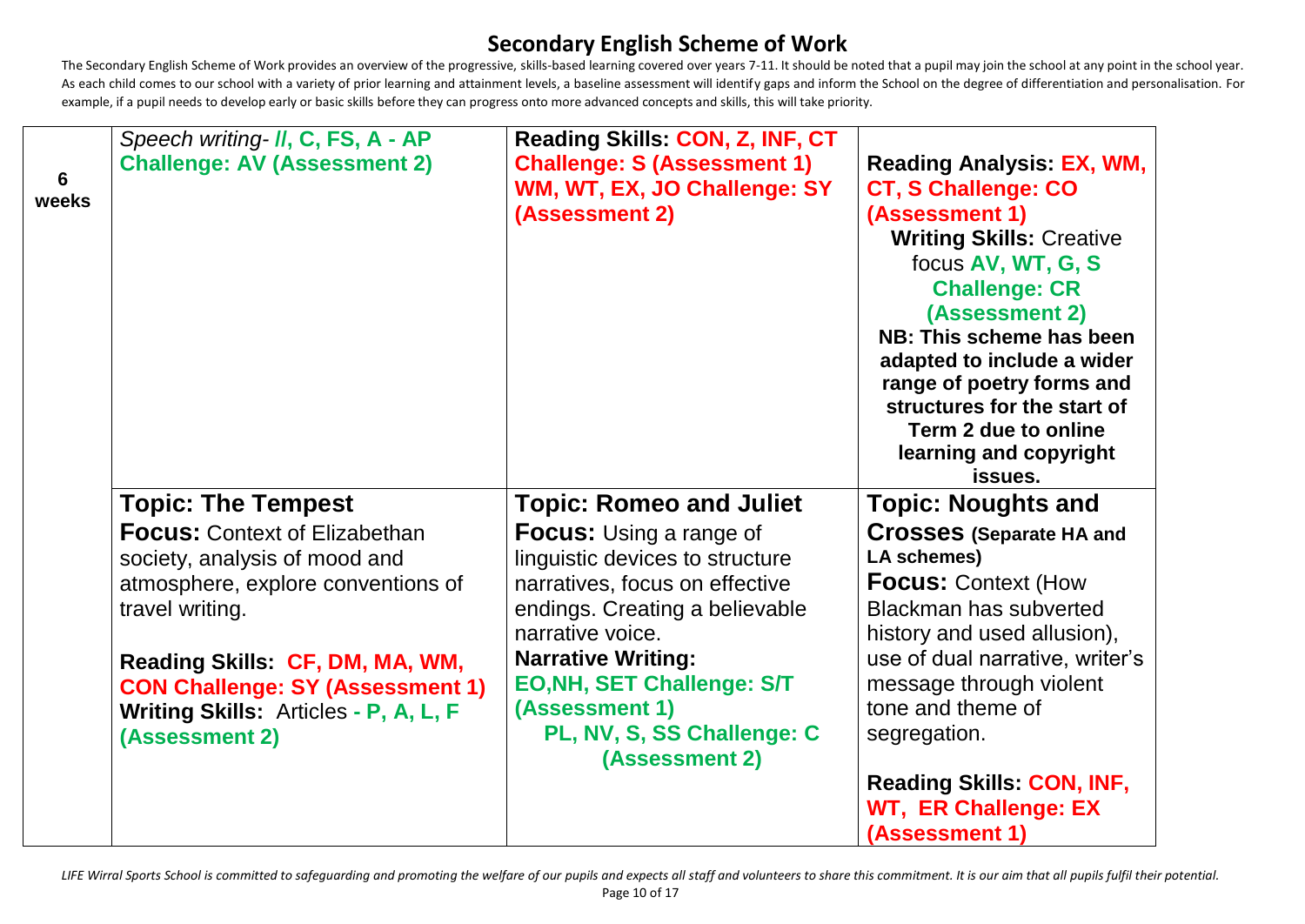The Secondary English Scheme of Work provides an overview of the progressive, skills-based learning covered over years 7-11. It should be noted that a pupil may join the school at any point in the school year. As each child comes to our school with a variety of prior learning and attainment levels, a baseline assessment will identify gaps and inform the School on the degree of differentiation and personalisation. For example, if a pupil needs to develop early or basic skills before they can progress onto more advanced concepts and skills, this will take priority.

|        |                                                            |                                                                             | TO, WM, S, EX Challenge:<br><b>AC (Assessment 2)</b>    |
|--------|------------------------------------------------------------|-----------------------------------------------------------------------------|---------------------------------------------------------|
|        |                                                            |                                                                             |                                                         |
|        |                                                            |                                                                             |                                                         |
| Term 2 | <b>SPAG focus: Homophones, types of</b><br>sentences (.?!) | <b>SPAG focus: Dashes and</b><br><b>Brackets, types of verbs</b>            | <b>SPAG focus: Commas and</b><br>sentence types/variety |
| foci.  | <b>NC focus: Shakespeare</b>                               | <b>NC focus: Shakespeare</b>                                                | <b>NC focus: Contemporary</b>                           |
|        | <b>Cultural Capital focus: Gender</b>                      | <b>Cultural Capital focus: Difficult</b>                                    | <b>Literature</b>                                       |
|        |                                                            | <b>relationships</b>                                                        | <b>Cultural Capital focus:</b>                          |
|        | <b>Topic: The Hobbit</b>                                   | <b>Topic: World War II text</b>                                             | <b>Diversity and class</b><br><b>Topic: Noughts and</b> |
|        | <b>Focus:</b> Exploring and analysing how                  | <b>Focus: Cross-curricular links</b>                                        | <b>Crosses</b>                                          |
|        | and why a range of writer's techniques                     | with history. Representation of                                             | <b>Focus: Development of</b>                            |
| 6      | have been used. Examining the                              | the victim and villain in a World                                           | character, use of ambitious                             |
| weeks  | connotations of words/phrases in the                       | War II based text, focus on writer's                                        | vocabulary and punctuation                              |
|        | text. Writing extended analysis.                           | message and methods. Writing in                                             | for different writing styles.                           |
|        |                                                            |                                                                             |                                                         |
|        | Reading skills: EQ, Z, WT, CT,                             | a lively manner to interest the<br>audience.                                |                                                         |
|        | (Assessment 1)                                             |                                                                             | <b>Writing Skills:</b><br>Leaflet and Review- AV, S,    |
|        | JO, ER, MA, EX Challenge AC                                | <b>Reading Skills:</b>                                                      | <b>SO, P Challenge: EX</b>                              |
| weeks  | (Assessment 2)                                             | CON, JO, WM, M/A Challenge                                                  | (Assessment 1)                                          |
|        |                                                            | <b>Code: EV (Assessment 1)</b><br><b>Writing Skills: Report and Article</b> | EX, TO, WT, AP Challenge:<br><b>ENG (Assessment 2)</b>  |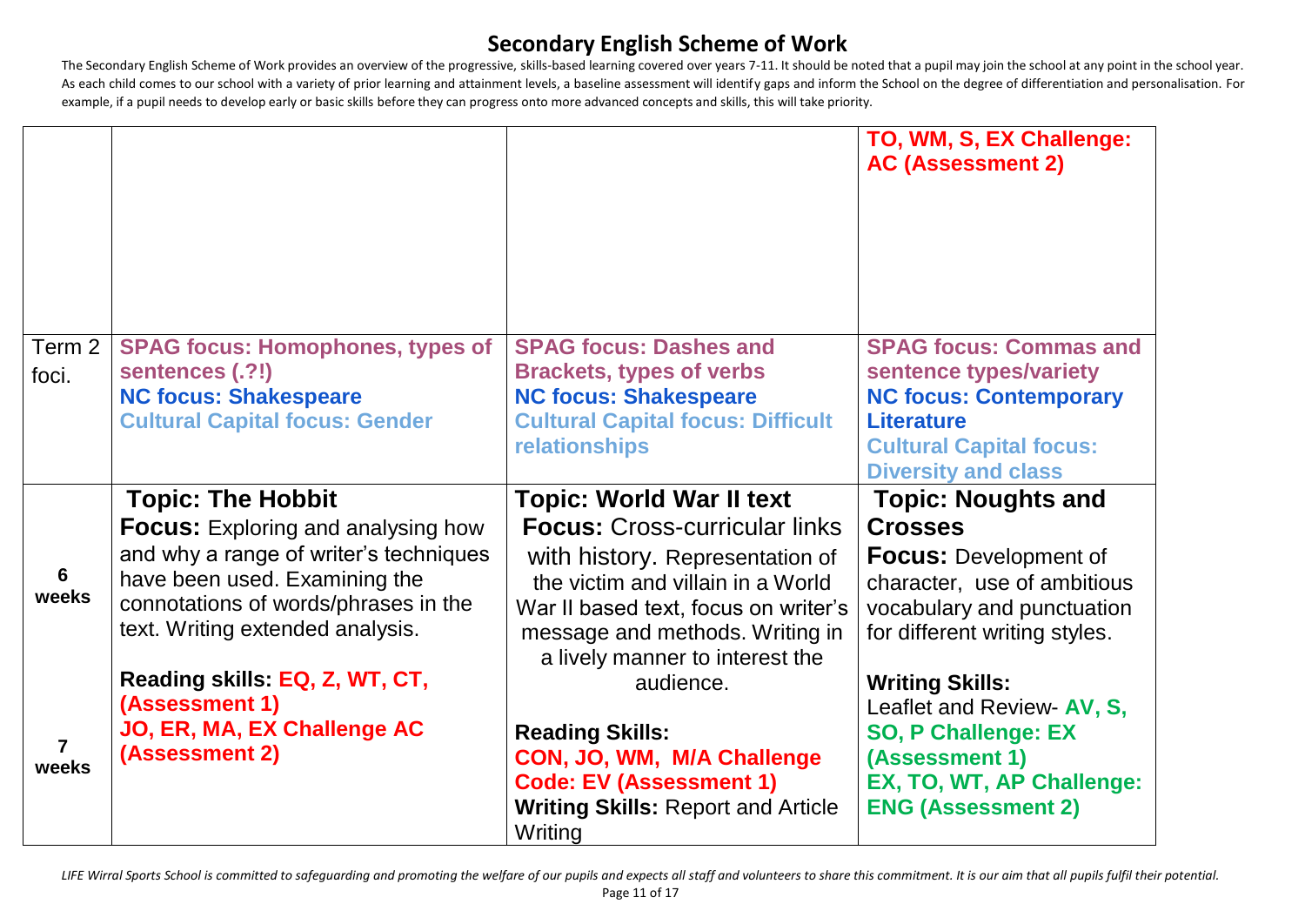The Secondary English Scheme of Work provides an overview of the progressive, skills-based learning covered over years 7-11. It should be noted that a pupil may join the school at any point in the school year. As each child comes to our school with a variety of prior learning and attainment levels, a baseline assessment will identify gaps and inform the School on the degree of differentiation and personalisation. For example, if a pupil needs to develop early or basic skills before they can progress onto more advanced concepts and skills, this will take priority.

|                                                                                                                                                                                                                                                                                                                                                                                                                                                                      | WT, S, AP, Li, DM Challenge: EX<br>(Assessment 2)                                                                                                                                                                                                                                                                                                                                                                                |                                                                                                                                                                                                                                                                                                                                                                                                                                                                                                                                                                         |
|----------------------------------------------------------------------------------------------------------------------------------------------------------------------------------------------------------------------------------------------------------------------------------------------------------------------------------------------------------------------------------------------------------------------------------------------------------------------|----------------------------------------------------------------------------------------------------------------------------------------------------------------------------------------------------------------------------------------------------------------------------------------------------------------------------------------------------------------------------------------------------------------------------------|-------------------------------------------------------------------------------------------------------------------------------------------------------------------------------------------------------------------------------------------------------------------------------------------------------------------------------------------------------------------------------------------------------------------------------------------------------------------------------------------------------------------------------------------------------------------------|
| <b>Topic: BOY AT THE BACK OF</b><br><b>THE CLASSROOM</b><br><b>Focus:</b> Layout and conventions of<br>different styles of transactional writing,<br>using writer's techniques in student's<br>own writing. Use of different tones in<br>writing. Using a review structure to<br>explore and evaluate the text.<br><b>Writing skills:</b> Leaflet writing- WT,<br>AV, SO, L (Assessment 1)<br>Review writing- AP, LI, TO, EX,<br><b>Challenge: SS (Assessment 2)</b> | <b>Topic: Poetry</b><br><b>Focus:</b> Analysing and comparing<br>the poet's ideas and use of poetic<br>techniques from different social<br>and historical backgrounds.<br>Creating poetry using a range of<br>techniques and ambitious<br>vocabulary.<br>Reading skills - I, Z, JO, NV<br><b>Challenge: WT (Assessment 1)</b><br><b>Writing skills- Writing creatively</b><br><b>SI AV WT DT Challenge: NV</b><br>(Assessment 2) | <b>Topic: Speeches</b><br>Speaking and listening exam<br>prep<br><b>Focus: Analysis of rhetoric</b><br>for effect across a range of<br>well known 20th and 21st<br>century speeches.<br>Independent research of a<br>topic of the student's choice,<br>creation of a persuasive<br>speech and rehearsal of<br>speech performance.<br>Reading skills: WM, WT,<br><b>CO, ER, Challenge: EV</b><br>(Assessment 1)<br><b>Writing Skills: F, WT, S,</b><br><b>AV, TO Challenge: Li/ENG</b><br>(Assessment 2 - all non-<br>fiction codes will be needed<br>for highest bands) |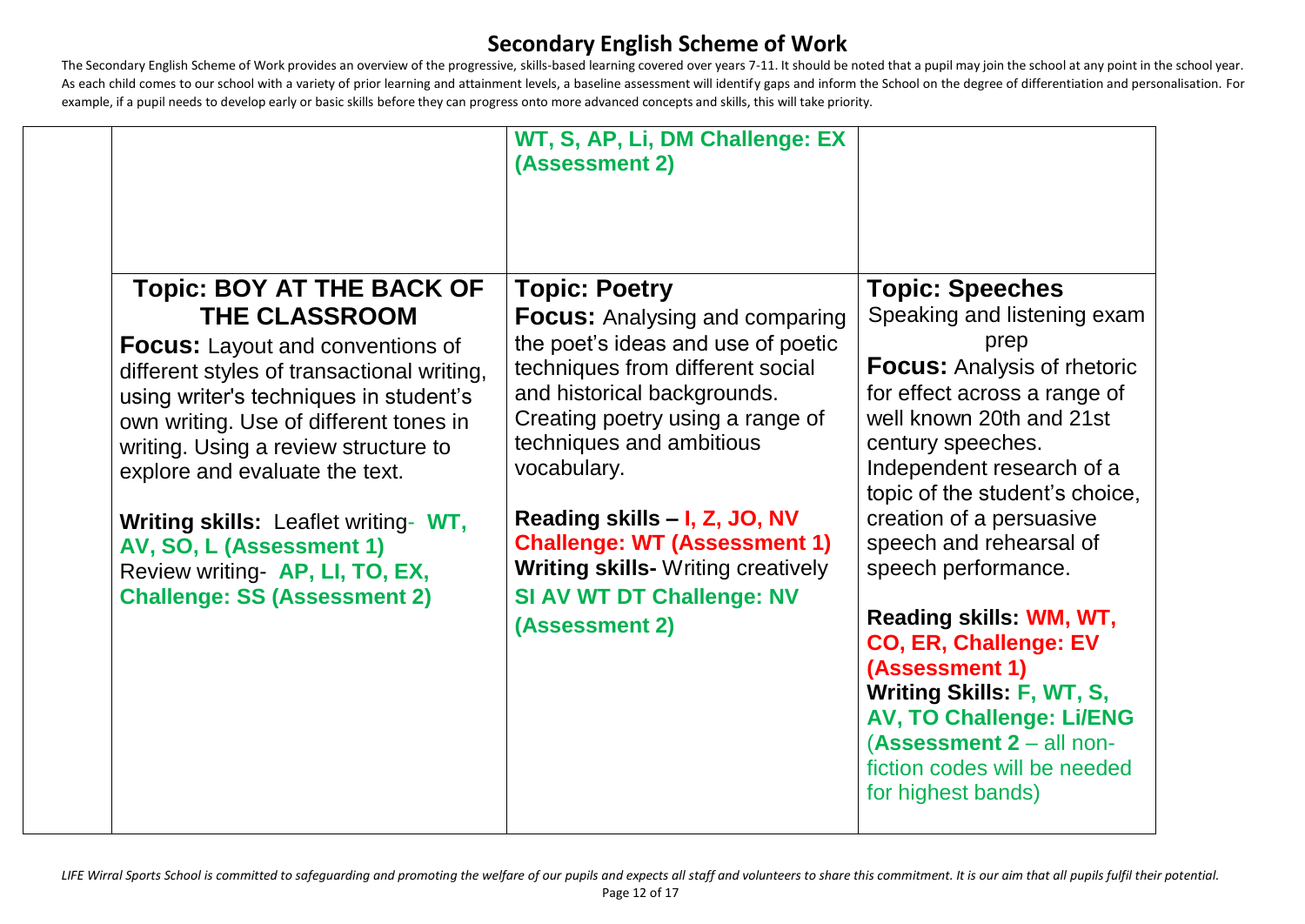The Secondary English Scheme of Work provides an overview of the progressive, skills-based learning covered over years 7-11. It should be noted that a pupil may join the school at any point in the school year. As each child comes to our school with a variety of prior learning and attainment levels, a baseline assessment will identify gaps and inform the School on the degree of differentiation and personalisation. For example, if a pupil needs to develop early or basic skills before they can progress onto more advanced concepts and skills, this will take priority.

|       | Term 3   NC focus: Twentieth century fiction | NC focus: Contemporary poetry,   NC focus: Classic and |                                 |
|-------|----------------------------------------------|--------------------------------------------------------|---------------------------------|
| foci. | <b>SPAG focus: Tenses, apostrophes</b>       | pre 1914- contemporary                                 | contemporary poetry,            |
|       | <b>Cultural Capital focus: Resilience</b>    | literature                                             | speaking and listening          |
|       |                                              | <b>SPAG focus: Simple word</b>                         | <b>SPAG focus: Using AV and</b> |
|       |                                              | classes                                                | <b>AP</b> for effect            |
|       |                                              | (noun/adjective/verb/adverb),                          | <b>Cultural Capital focus:</b>  |
|       |                                              | punctuation for effect                                 | <b>Dreams and Aspirations</b>   |
|       |                                              | <b>Cultural Capital focus: Crime</b>                   |                                 |
|       |                                              | and tolerance                                          |                                 |

## **KS4**

| Key Concepts integrated into                                                                                                        |                              | Demonstrate understanding of the literacy, historical and biographical contexts to texts<br>Contextual knowledge |                                                                                                    |
|-------------------------------------------------------------------------------------------------------------------------------------|------------------------------|------------------------------------------------------------------------------------------------------------------|----------------------------------------------------------------------------------------------------|
| English the Curriculum and                                                                                                          | <b>Reading Comprehension</b> |                                                                                                                  | Use textual evidence with increasing skill and precision, showing secure knowledge of the text     |
| other subject areas<br>Analyse writers' use of language, evaluating the effects of a variety of methods<br>Analysing and Evaluating |                              |                                                                                                                  |                                                                                                    |
| Structure and coherence                                                                                                             |                              |                                                                                                                  | Use paragraph to structure ideas clearly; use discourse markers to create cohesive texts           |
|                                                                                                                                     |                              | Crafting Language                                                                                                | Consciously craft language for effect, providing a variety and interest through a range of methods |
|                                                                                                                                     |                              | Punctuation and grammar                                                                                          | Write accurately; demonstrate a secure understanding of grammar                                    |
|                                                                                                                                     |                              | Spelling                                                                                                         | Spell words accurately (Assessed regularly through weekly focus)                                   |

| Year 10        |                                             |                   | Year 11                               |                           |
|----------------|---------------------------------------------|-------------------|---------------------------------------|---------------------------|
| Literature     |                                             |                   | <b>Topic</b>                          |                           |
| Language       |                                             |                   | <b>Teaching focus</b>                 |                           |
| T <sub>1</sub> | <b>Writing comp 1</b><br><b>A Christmas</b> |                   | <b>INTERLEAVING CONTENT IN CYCLES</b> |                           |
| Carol          |                                             |                   |                                       |                           |
|                | WK $1 -$ Stave $1 +$ key                    | WK 1 – creating a | <b>Week 1 - Poetry</b>                | CON/WM - E/WT-CO (4 poems |
|                | character, Reader                           | character         | conflict/loss/war                     | by theme)                 |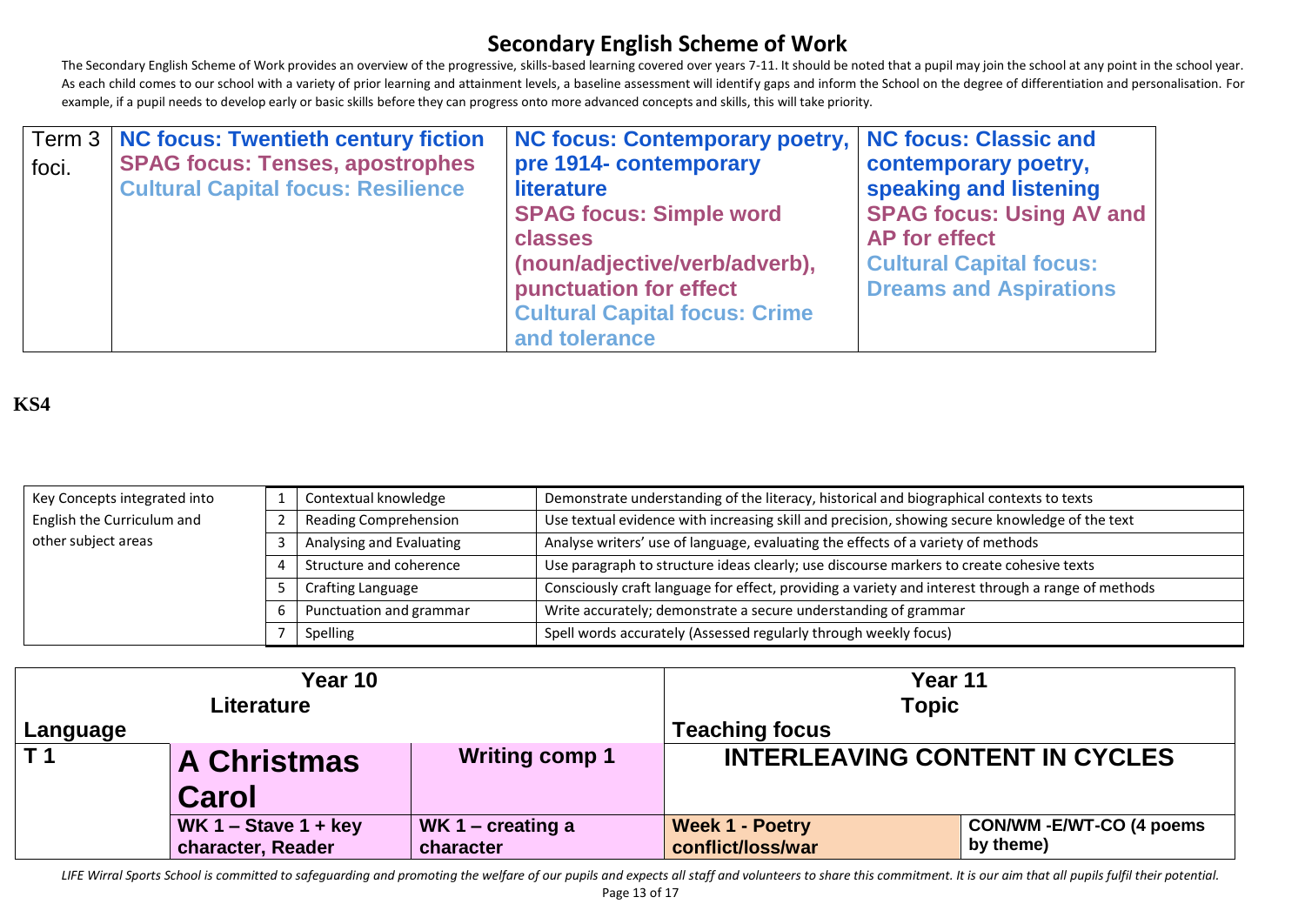The Secondary English Scheme of Work provides an overview of the progressive, skills-based learning covered over years 7-11. It should be noted that a pupil may join the school at any point in the school year. As each child comes to our school with a variety of prior learning and attainment levels, a baseline assessment will identify gaps and inform the School on the degree of differentiation and personalisation. For example, if a pupil needs to develop early or basic skills before they can progress onto more advanced concepts and skills, this will take priority.

| interpretation                                                     |                                                    |                                                                    |                                                            |
|--------------------------------------------------------------------|----------------------------------------------------|--------------------------------------------------------------------|------------------------------------------------------------|
| WK $2 -$ Stave $2 +$ key<br>character, lang analysis,<br><b>CT</b> | WK $2$ – creating a plot<br><b>structure</b>       | Week 2 - poetry - time / nature<br>/ growing up                    | CON/WM - E/WT-CO (4 poems<br>by theme)                     |
| WK $3 - IFA + Stave 2$ ,<br>Writer's message +<br>context          | WK $3 - IFA + creating a$<br>setting               | Week 3 - power / place / faith                                     | <b>CON/WM - E/WT-CO (4 poems</b><br>by theme)              |
| WK 4- Stave 3+ key<br>character, Reader<br>interpretation          | <b>WK 4- creating tension</b>                      | Week 4 - Macbeth Character -<br><b>Macbeth</b>                     | $CON/WM - E/AQ - WT - SY$<br>(thematic/character response) |
| WK $5 -$ Stave $3+$ key<br>character, lang analysis,<br><b>CT</b>  | WK 5 - using flash backs<br>and other devices      | Week 5 - MOV: Character -<br><b>Lady Macbeth</b>                   | $CON/WM - E/AQ - WT - SY$<br>(thematic/character response) |
| WK $6 - SDA + Stave 3$<br>Writer's message +<br>context            | WK $6 - SDA + writing$ in<br>timed conditions      | Week 6 - MOV: Character -<br><b>Bassanio</b>                       | $CON/WM - E/AQ - WT - SY$<br>(thematic/character response) |
| WK $7 -$ Stave 4+ key<br>character, Reader<br>interpretation       | WK $7 -$ improving<br>vocabulary and<br>techniques | Week 7 - Language<br><b>Component 1 and 2 writing</b>              | <b>DM/WT/AV/AP/TO/F</b>                                    |
| WK $8 -$ Stave 4+ key<br>character, lang analysis,<br><b>CT</b>    | <b>Reading comp 1</b>                              |                                                                    |                                                            |
| WK $9 - IFA + Stave 4$<br>Writer's message +<br>context            | WK 1 - select and retrieve                         | Week 8 - Language<br><b>Component 1 and 2 writing</b>              | DM/WT/AV/AP/TO/F                                           |
| WK 10 - Stave $5+$ key<br>character, Reader<br>interpretation      | WK 2 - language analysis                           | Week 9 <b>MOCKS</b> - Language<br><b>Component 1 and 2 writing</b> | DM/WT/AV/AP/TO/F                                           |
| WK 11 - Stave $5+$ key<br>character, lang analysis,<br><b>CT</b>   | WK $3 - IFA + analysis$<br>tone and dialogue       | Week 10 - Language<br><b>Component 1 and 2 writing</b>             | <b>DM/WT/AV/AP/TO/F</b>                                    |
| WK $12 - SDA + extracts$<br>Writer's message +                     | WK 4- analysing mood<br>and atmosphere             | Week 11 - Blood Brothers:<br><b>Character - Mickey + Edward</b>    | $CON/WM - E/AQ - WT - SY$<br>(thematic/character response) |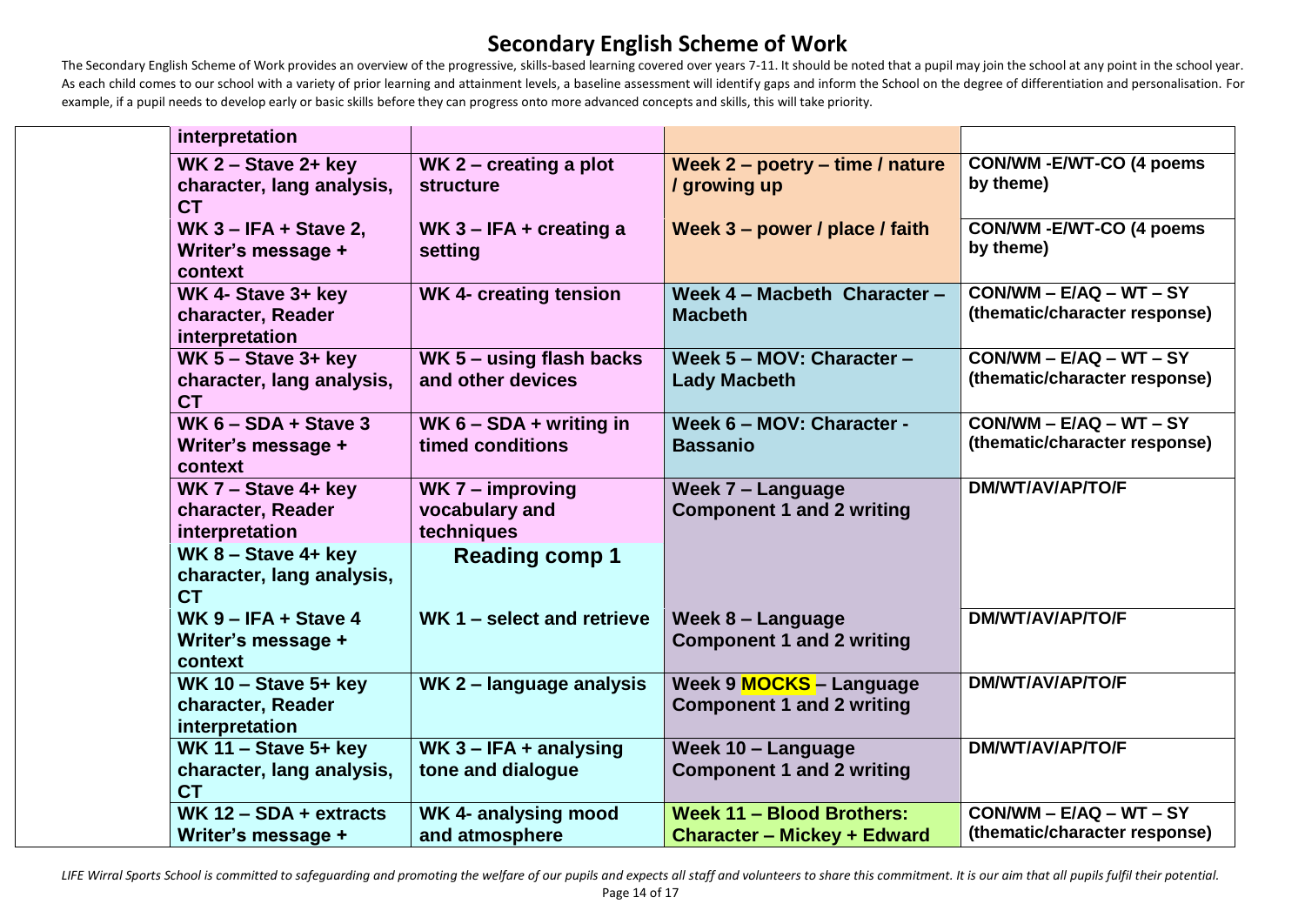The Secondary English Scheme of Work provides an overview of the progressive, skills-based learning covered over years 7-11. It should be noted that a pupil may join the school at any point in the school year. As each child comes to our school with a variety of prior learning and attainment levels, a baseline assessment will identify gaps and inform the School on the degree of differentiation and personalisation. For example, if a pupil needs to develop early or basic skills before they can progress onto more advanced concepts and skills, this will take priority.

|                          | context                                    |                                                 |                                    |                               |
|--------------------------|--------------------------------------------|-------------------------------------------------|------------------------------------|-------------------------------|
|                          | WK 13 - themes $/$                         | WK 5 - evaluating                               | Week 12 <b>MOCK Improvement -</b>  | $CON/WM - E/AQ - WT - SY$     |
|                          | relationships / HA - Lit                   | character arcs                                  | <b>Blood Brothers: Character -</b> | (thematic/character response) |
|                          | <b>Concepts</b>                            |                                                 | <b>The Mothers</b>                 |                               |
|                          | WK 14 - themes $/$                         | WK $6 - SDA + evaluating$                       | Week 13 - Blood Brothers:          | $CON/WM - E/AQ - WT - SY$     |
|                          | relationships / HA - Lit                   | texts                                           | <b>Character - Linda</b>           | (thematic/character response) |
|                          | <b>Concepts</b>                            | $WK 7 - forming and$                            | Week 14 - Blood Brothers: use      | $CON/WM - E/AQ - WT - SY$     |
|                          |                                            | justifying opinions                             | of songs                           | (thematic/character response) |
| $\overline{\mathsf{T2}}$ | <b>Macbeth</b>                             | <b>Poetry Anthology</b>                         | Week 15 - Blood Brothers:          | $CON/WM - E/AQ - WT - SY$     |
|                          |                                            | Wk 1 - war / conflict / loss                    | themes and symbols                 | (thematic/character response) |
|                          | WK $1 -$ Act 1 scene 1 and<br>$\mathbf{2}$ |                                                 | <b>CHRISTMAS BREAK</b>             |                               |
|                          | <b>WK 2 - Act 1 Scene 3,</b>               | Wk 2 - war / conflict / loss                    | Week 16 - ACC: Character -         | $CON/WM - E/AQ - WT - SY$     |
|                          | <b>Act 2 Scene 1</b>                       |                                                 | <b>Scrooge</b>                     | (thematic/character response) |
|                          | $WK 3 - IFA + Act 2$                       | Wk $3 - IFA + Iove / I$                         | Week 17 - ACC: Character -         | $CON/WM - E/AQ - WT - SY$     |
|                          | scenes 2-4                                 | relationship                                    | <b>The Cratchits</b>               | (thematic/character response) |
|                          | WK 4- Act 3 scenes 1                       | Wk 4 - love / relationship                      | Week 18 - ACC: Character -         | $CON/WM - E/AQ - WT - SY$     |
|                          | and 2                                      |                                                 | <b>The Ghosts</b>                  | (thematic/character response) |
|                          | WK $5 -$ Act 3 scenes 3-5                  | Wk 5 - nature / time /                          | Week 19 - ACC: Character -         | $CON/WM - E/AQ - WT - SY$     |
|                          |                                            | growing up                                      | <b>Fred and minor characters</b>   | (thematic/character response) |
|                          | $WK 6 - SDA + Act 4$                       | Wk $6 - SDA + power / place$                    | <b>Week 20 - Language</b>          | AQ/ Z/ INF /WT /ER /EV        |
|                          | scene 1 (UPTO LINE<br>1630                 |                                                 | <b>Component 1 and 2 reading</b>   |                               |
|                          | WK $7 - Act 4$ scene 1                     | Wk 7 - power / place / faith                    | <b>Week 21 - Language</b>          | AQ/ Z/ INF /WT /ER /EV        |
|                          | (lines 164-396)                            |                                                 | <b>Component 1 and 2 reading</b>   |                               |
|                          | WK $8 - Act 4 scene 1 and$                 | Wk $8$ – place / faith                          | Week $22 - MOV$ and Poetry -       | CON/CO/WT/WM/Z/INF            |
|                          | $\mathbf{2}$                               |                                                 | love                               |                               |
|                          | $WK 9 - IFA + Act 5$                       | Wk 9 - IFA + Comparing war<br>/ conflict / loss | Week $23 - MOV$ and Poetry -       | CON/CO/WT/WM/Z/INF            |
|                          |                                            |                                                 | mop up                             |                               |
|                          | WK 10 - Key scenes -<br>male characters    | Wk 10-Comparing love /<br>relationship          | <b>FEB HALF TERM</b>               |                               |
|                          | WK 11 - Key scenes -<br>female characters  | Wk 11 - Comparing nature /<br>time / growing up | <b>MOCK EXAMS</b>                  |                               |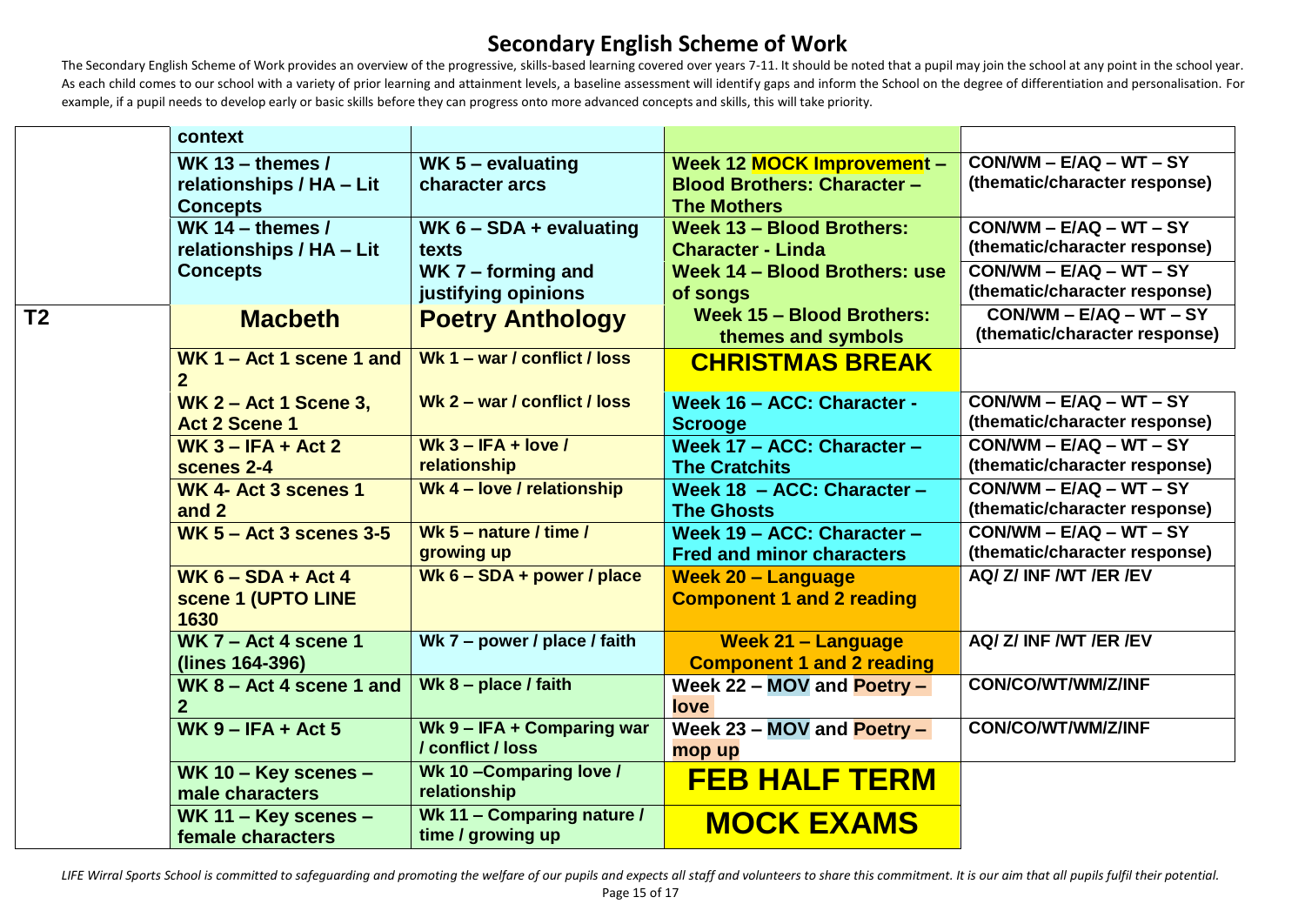The Secondary English Scheme of Work provides an overview of the progressive, skills-based learning covered over years 7-11. It should be noted that a pupil may join the school at any point in the school year. As each child comes to our school with a variety of prior learning and attainment levels, a baseline assessment will identify gaps and inform the School on the degree of differentiation and personalisation. For example, if a pupil needs to develop early or basic skills before they can progress onto more advanced concepts and skills, this will take priority.

|                | WK 12 - SDA + revision<br>techniques                             | Wk $12 - SDA + Comparing$<br>power/place/faith    | <b>Week 24 - Lang: improvements</b><br>from mock QLA on reading & | AQ/ Z/ INF /WT /ER /EV                                                |
|----------------|------------------------------------------------------------------|---------------------------------------------------|-------------------------------------------------------------------|-----------------------------------------------------------------------|
|                |                                                                  |                                                   | writing<br>Week 25 - Lang: improvements                           | DM/WT/AV/AP/TO/F<br>AQ/ Z/ INF /WT /ER /EV                            |
|                |                                                                  |                                                   | from mock QLA on reading &<br>writing                             | <b>DM/WT/AV/AP/TO/F</b>                                               |
| T <sub>3</sub> | <b>Blood Brothers</b>                                            | <b>Writing comp 2</b>                             | <b>Week 26 - Lit: improvements</b><br>from mock QLA: ACC          | $CON/WI - E/AQ - WM - SY$<br>(thematic/character response)            |
|                | Wk $1 - Act 1$ : Mrs J and<br>Mrs L, class divides,<br>context   | WK 1 - formality and tone                         | <b>Week 27 - Lit: improvements</b><br>from mock QLA: ACC          | $\overline{CON/WI}$ – E/AQ – WM – SY<br>(thematic/character response) |
|                | Wk $2 - Act 1$ : The<br>children, Nature V<br><b>Nurture, WM</b> | WK $2$ – extending<br>responses - detail          | <b>Week 28 - Lit: improvements</b><br>from QLA Blood Brothers     | $CON/WI - E/AQ - WM - SY$<br>(thematic/character response)            |
|                | Wk $3 - Act 1$ : IFA<br>Growing up, the narrator,<br>education   | WK $3 - IFA + purpose$ and<br>audience            | <b>Week 29 - Lit: improvements</b><br>from QLA Blood Brothers     | $CON/WI - E/AQ - WM - SY$<br>(thematic/character response)            |
|                | Wk 4 - Act 2: Parallels,<br><b>Sammy, Crime</b>                  | WK $4$ – embedding<br>terminology                 | <b>Week 30 - Lit: improvements</b><br>from QLA MOV                | $CON/WI - E/AQ - WM - SY$<br>(thematic/character response)            |
|                | Wk $5 - Act 2$ :<br>Symbolism, Violence,<br>relationships        | WK 5 - lively and<br>engaging writing             | Week 31 - Lit: improvements<br>from QLA MOV                       | $\overline{CON/WI} - E/AQ - WM - SY$<br>(thematic/character response) |
|                | Wk $6 - SDA$ Act 2: The<br>ending, Greek Tragedy,<br><b>Fate</b> | WK $6 - SDA +$ recap of<br>writing types          | <b>Week 32 - Lit: improvements</b><br>from QLA poetry             | CON/CO/WT/WM/Z/INF                                                    |
|                | <b>WK 7- SDA recap and</b><br><b>improvements</b>                | <b>WK 7- SDA recap and</b><br><b>improvements</b> | <b>Week 33 - Lit: improvements</b><br>from QLA poetry             | CON/CO/WT/WM/Z/INF                                                    |
|                | <b>Completing Blood</b>                                          | <b>Reading comp 2</b>                             | <b>EXAMS</b>                                                      |                                                                       |
|                | <b>Brothers and</b>                                              |                                                   |                                                                   |                                                                       |
|                | revising A                                                       |                                                   |                                                                   |                                                                       |
|                | <b>Christmas Carol</b>                                           |                                                   |                                                                   |                                                                       |
|                | Wk 1 - Teacher discretion<br>completing BB/Key                   | WK 1 – select and retrieve                        |                                                                   |                                                                       |